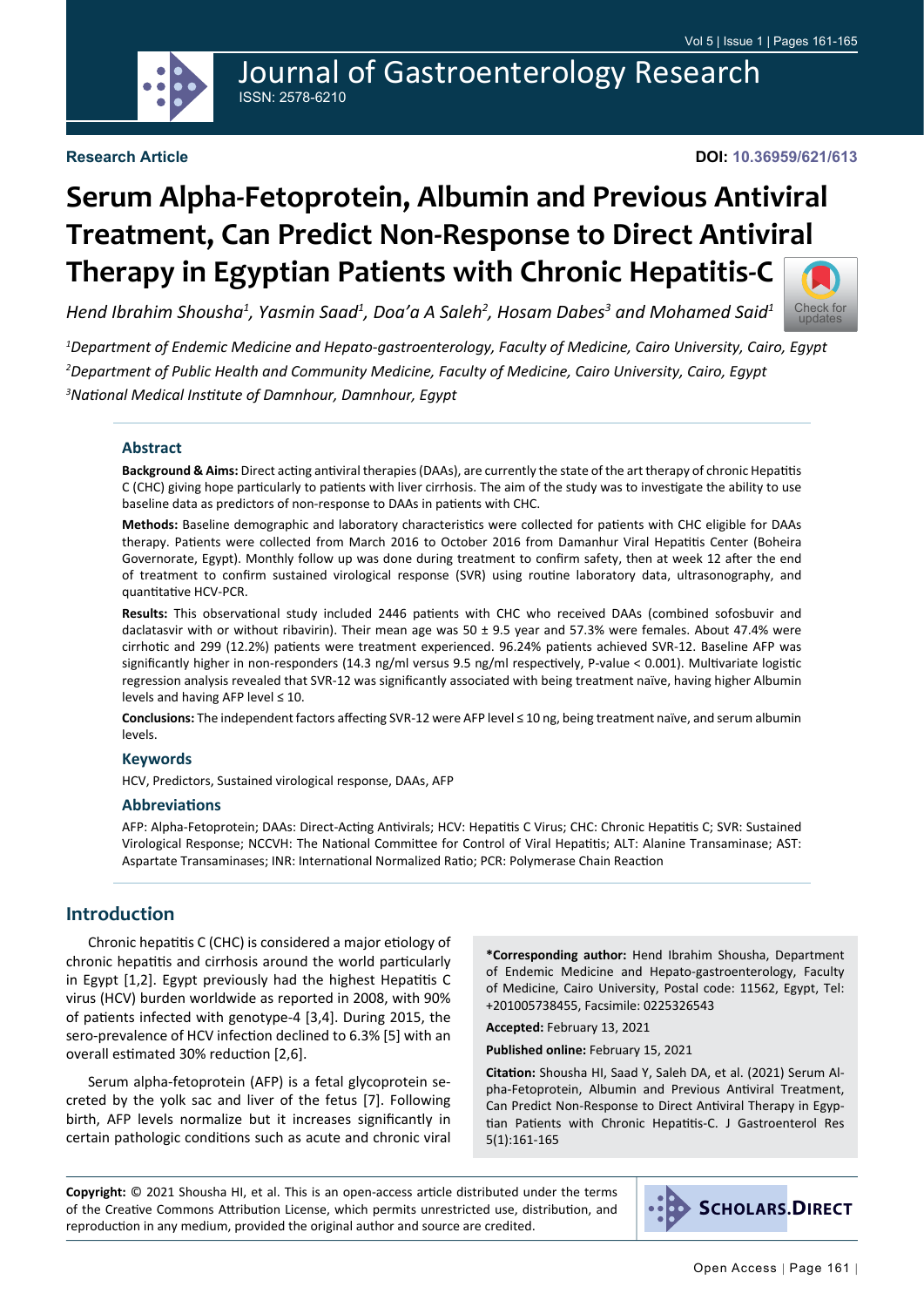hepatitis. Elevated serum AFP is a marker for hepatocellular carcinoma (HCC) in patients with chronic liver disease [8,9]. CHC may lead to fluctuations in AFP that makes it difficult to differentiate from the development of HCC [10]. AFP was found to normalize after antiviral treatment with interferon (IFN) [11].

Over the past several years, DAAs have replaced IFN for the treatment of CHC that improved safety, tolerability and utility [12-15]. The goal of HCV treatment is the achievement of SVR with undetectable HCV-RNA by highly sensitive quantitative assays 12 weeks after treatment (SVR12) which is highly concordant with the previous SVR24 in the interferon era [16,17].

Non-response is often related to relapse, a rebound in HCV-RNA once therapy is terminated after being undetectable at end of therapy, and less frequent to viral breakthrough while on treatment. Non-response to treatment has been related to combinations of host, viral, and treatment-related factors [18]. This study aims to investigate the relation between baseline AFP and the response to treatment in 2446 chronic HCV patients treated with DAAs (combined sofosbuvir and daclatasvir with or without RBV) using routine pretreatment workup.

## **Patients and Methods**

This study included 2446 Egyptian patients with treatment naive and treatment-experienced CHC who completed their combined antiviral treatment regimens. All patients were candidates for anti-viral therapy according to the guidelines of The National Committee for Control of Viral Hepatitis (NCCVH). The patients were recruited from Damanhur Viral Hepatitis Center (Boheira Governorate) affiliated to the NC-CVH within the period from March 2016 and October 2016. HCV infection in all patients was confirmed by positive quantitative PCR for HCV infection.

The study was performed in compliance with the ethics principles of the 1975 Declaration of Helsinki and its later amendments with good clinical practice (GCP) guidelines. All patients signed a written informed consent. The study was approved by the ethical committee of The National Committee for Control of Viral Hepatitis (NCCVH).

### **Inclusion criteria**

Adults > 18 years, All stages of fibrosis as assessed using FIB-4 score. All participants were subjected to baseline: History taking, clinical examination, electrocardiography (ECG) and abdominal ultrasound. Laboratory investigations included: Complete blood picture, alanine transaminase (ALT), aspartate transaminase (AST), international normalized ratio (INR), serum bilirubin, alfa fetoprotein (AFP), Quantitative polymerase chain reaction (PCR) for HCV RNA (CobasAmplicor, HCV Roche, Branchburg, NJ, USA, v 2.0, detection limit 15 IU/ mL).

## **Exclusion criteria**

Hepatic decompensation e.g. encephalopathy and/or ascites, calculated creatinine clearance ≤ 30 mL/min, extrahepat-

ic malignancy (except after 2 years of disease-free interval), pregnancy and refusal to comply with adequate contraception and HBV or HIV coinfection.

## **FIB-4 score**

FIB-4 score was calculated for all patients using Sterling's formula = [age (years)  $\times$  AST (IU/L)]/ [platelet count (10<sup>9</sup>/L)  $\times$ ALT (IU/L) 1/2] [19].

Patients received a single daily dose of sofosbuvir (400 mg/day) and daclatasvir (60 mg/day). RBV recommended dose was 1200 mg daily if the patient's weight was above 75 kg, and 1000 mg daily if the patient weight was less than 75 kg, given in two divided doses. It was added if patient is treatment experienced or one of criteria for difficult to treat is present; total bilirubin  $> 1.2$ , serum albumin < 3.5, INR  $> 1.2$ or Platelets < 150000. Liver cirrhosis was diagnosed on clinical basis according to laboratory tests and findings of abdominal ultrasound and transient Elastography above 14 Kpa.

### **AFP assay**

Quantitative assessment of serum AFP was done using the CanAg AFPEIA enzyme immunometric assay kit (Fujirebio Diagnostics AB, Göteborg, Sweden).

### **Follow up**

Follow up was done every month during treatment to confirm safety, then at week 12 after the end of treatment to confirm sustained virological response (SVR). Follow up was performed using routine laboratory data, ultrasonography, and quantitative HCV-PCR to confirm SVR.

## **Statistical analysis**

Data were summarized using descriptive statistics (mean and standard deviation). Number and percentage were used for qualitative data. Statistical difference between groups were done using chi square test for qualitative data, independent t-test for quantitative normally distributed data and Mann-Whitney for quantitative non-normally distributed data. Value 0.05 was selected as a significant level for the test. Those factors demonstrating significant association in bivariate analysis and any others believed to be important regardless of these results were included in a multivariate logistic regression model. Analyses were performed using SPSS V. 23 (SPSS Inc. Released 2015. IBM SPSS statistics for windows, version 23.0, Armnok, NY: IBM Corp.).

### **Results**

The demographic features of the patients are shown in [Table 1](#page-2-0) with no significant difference among responders and non-responders.The age of the included patients ranged between 20-74 years with a mean of 50  $\pm$  9.5 years. Females represented 57.3% of patients. A total of 299 (12.2%) patients had received previous antiviral therapy (treatment experienced), and a total of 1160 (47.4%) patients were cirrhotic.

Comparison of baseline lab results revealed no significant difference between responders and non-responders except for Albumin, AFP, WBC count, Platelet count and Prothrom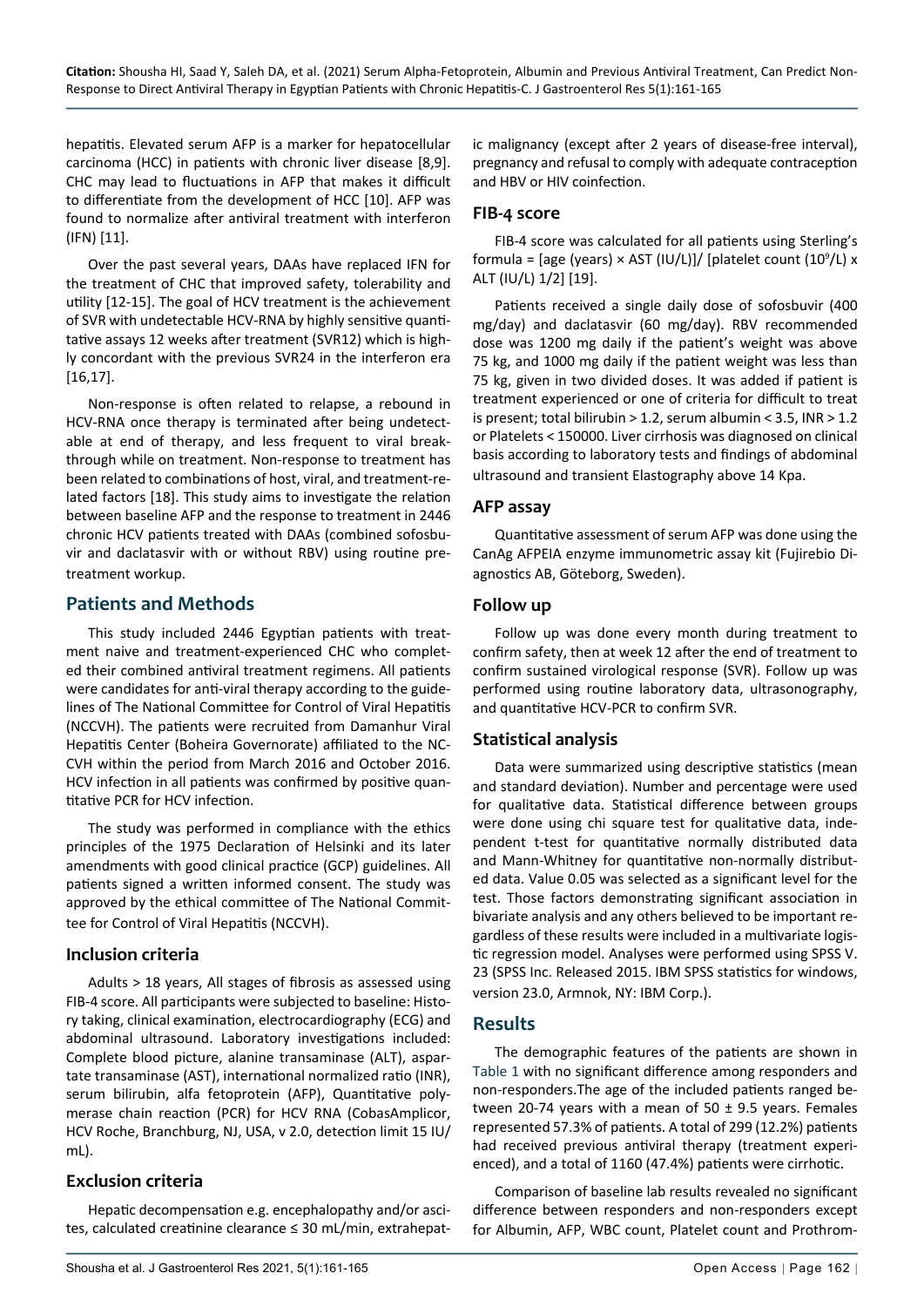bin concentration (p < 0.05). Treatment responders had significantly higher Albumin level, WBC count, Platelet count and Prothrombin concentration and significantly lower AFP level (p < 0.05) [\(Table 2\)](#page-2-1). The mean baseline serum AFP value was 9.7 ng/ml for all patients. Patients who did not achieve SVR showed significantly higher baseline AFP levels (14.3 ng/ ml versus 9.5 ng/ml, P value- < 0.001). SVR12 rate among these patients was 96.24%.

Higher levels of AFP were significantly associated with lower odds of being a responder at week 24. Patients with  $AFP \leq 10$  had 5.7 times higher odds to be responder compared to those who had AFP > 100. Patients with AFP ≤ 10 had two times higher odds to be responder compared to those who had  $AFP > 10$  [\(Table 3](#page-3-0)).

[Table 4](#page-3-1) shows the multivariate logistic regression analysis

which revealed that responders who achieved SVR-12 were significantly associated with being treatment naïve, having higher Albumin levels and having AFP level  $\leq 10$  (p < 0.05).

#### **Discussion**

This study included 2446 patients with chronic hepatitis C infection who received direct acting antiviral therapy. SVR-12 rate among these patients was 96.24%. We aimed to study the role of baseline serum AFP and other baseline patients factors as a predictor of response to treatment with DAAs.

The normal adult serum AFP concentration does not exceed 6 ng/ml. Elevations of serum AFP > 20 ng/ml were present in patients with HCV-related cirrhosis but without HCC with a prevalence ranging from 10% to 43%. AFP levels are influenced by non-tumoral factors such as etiology of chronic liver disease and progression of cirrhosis [20-22]. AFP is also

|                            |                              | Total           | Non-responder | Responder       | P value |
|----------------------------|------------------------------|-----------------|---------------|-----------------|---------|
|                            |                              | (2446 patients) | (92 patients) | (2354 patients) |         |
| Gender                     | Female                       | 1402 (57.32%)   | 44 (47.8%)    | 1358 (57.7%)    |         |
|                            | Male                         | 1044 (42.68%)   | 48 (52.2%)    | 996 (42.3%)     | 0.67    |
| <b>Treatment Status</b>    | Treatment Naïve              | 2147 (87.8%)    | 62 (67.4%)    | 2085 (88.6%)    |         |
|                            | <b>Treatment Experienced</b> | 299 (12.2%)     | 30 (32.6%)    | 269 (11.4%)     | 0.27    |
| <b>Tobacco Consumption</b> |                              | 531 (21.7%)     | 0             | 531 (22.55%)    | 1       |
| Hypertension               |                              | 186 (7.6%)      | 0             | 186 (7.93%)     | 1       |
| <b>Diabetes</b>            |                              | 216 (8.8%)      | 2(2.17%)      | 214 (9.09%)     | 0.15    |
| Liver on ultrasonography   | Non-cirrhotic                | 1286 (52.5%)    | 46 (50%)      | 1240 (52.67%)   | 0.365   |
|                            | <b>Cirrhotic</b>             | 1160 (47.4%)    | 46 (50%)      | 1114 (47.33%)   |         |

<span id="page-2-0"></span>**Table 1:** Comparison of baseline characteristics of responders and non-responders.

<span id="page-2-1"></span>**Table 2:** Baseline laboratory results of responders and non-responders.

|                                                     | Total Mean (SD) | <b>Responders Mean (SD)</b> | Non-responders Mean (SD) | P-value |
|-----------------------------------------------------|-----------------|-----------------------------|--------------------------|---------|
| Age                                                 | 50.0 (10.0)     | 50.0(9.6)                   | 50.3(8.0)                | 0.749   |
| BMI                                                 | 29.2(5.3)       | 29.2(5.3)                   | 29.1 (4.8)               | 0.341   |
| <b>ALT</b>                                          | 57.2 (38.3)     | 57.1(38.1)                  | 60.6 (42.6)              | 0.558   |
| <b>AST</b>                                          | 61.9 (40.4)     | 61.7 (40.3)                 | 67.3 (41.4)              | 0.211   |
| <b>AFP</b>                                          | 9.7(25.1)       | 9.5(25.2)                   | 14.3 (20.4)              | < 0.001 |
| Albumin (g/dL)                                      | 4.0(0.5)        | 4.0(0.5)                    | 3.8(0.5)                 | 0.018   |
| Total BILIRUBIN (mg/dL)                             | 0.9(0.5)        | 0.9(0.5)                    | 1.0(0.4)                 | 0.082   |
| $HbA1c^*(% )$                                       | 6.4(1.1)        | 6.4(1.1)                    | 5.6(0.4)                 | 0.301   |
| WBC $\times$ 10 <sup>3</sup> /mm <sup>3</sup>       | 6.1(2.1)        | 6.1(2.1)                    | 5.6(1.9)                 | 0.018   |
| Hemoglobin (gm/L)                                   | 13.5(1.7)       | 13.5(1.7)                   | 13.4(1.7)                | 0.533   |
| Platelets $\times$ 10 <sup>3</sup> /mm <sup>3</sup> | 169.5 (70.5)    | 170.1 (70.6)                | 153.7 (65.8)             | 0.015   |
| Prothrombin concentration (%)                       | 85.5 (11.4)     | 85.5 (11.4)                 | 85.2 (10.7)              | 0.027   |
| <b>INR</b>                                          | 1.1(0.2)        | 1.1(0.2)                    | 1.1(0.1)                 | 0.185   |
| Creatinine (mg/dL)                                  | 0.9(0.5)        | 0.9(0.5)                    | 0.9(0.6)                 | 0.941   |
| Liver Stiffness measurements                        | 15.7 (10.6)     | 15.7 (10.6)                 | 17.8 (9.5)               | 0.492   |
| <b>Fib4 Calculation</b>                             | 3.7(10.9)       | 3.7(11.0)                   | 3.5(2.5)                 | 0.849   |

BMI: Body Mass Index; ALT: Alanine Transaminases; AST: Aspartate Transaminases; AFP: Alpha-Fetoprotein, HbA1C: Glycosylated Hemoglobin; INR: International Normalized Ratio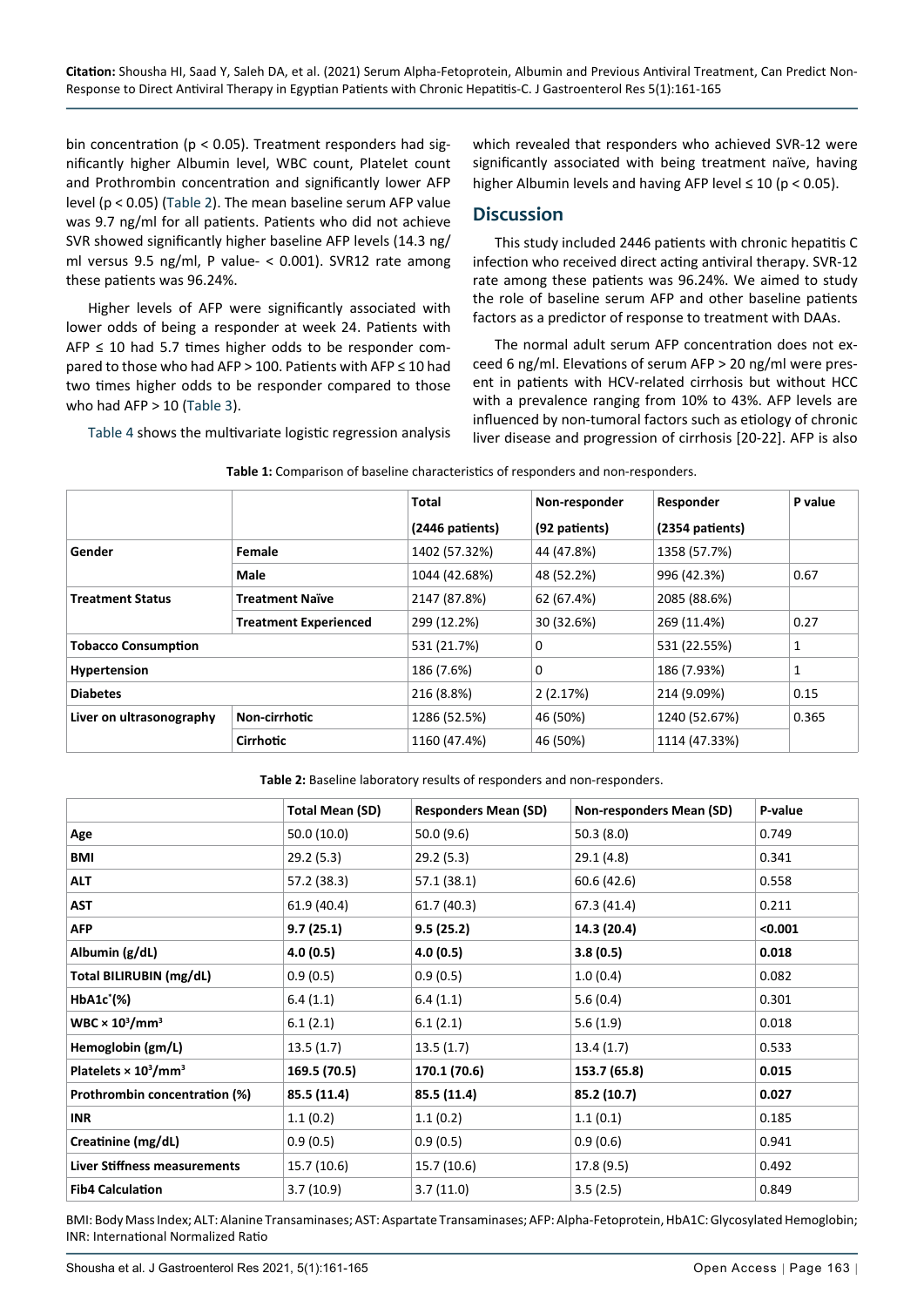|            |                       | non responder |       | responder |       | <b>Total</b> |       | P value  | Odds ratio | 95% CI      |
|------------|-----------------------|---------------|-------|-----------|-------|--------------|-------|----------|------------|-------------|
|            |                       | N             | %     | N         | %     | N            | %     |          |            |             |
| <b>AFP</b> | $\leq 10$             | 60            | 65.2  | 1872      | 79.5  | 1932         | 79.0  | $0.026*$ | 5.67       | 1.23; 26.16 |
|            | $<$ 10 and $\leq$ 100 | 30            | 32.6  | 471       | 20.0  | 501          | 20.5  | 0.185    | 2.86       | 0.61; 13.47 |
|            | >100                  | C             | 2.2   | 11        | 0.5   | 13           | 0.5   | Ref      | 1          |             |
|            | Total                 | 92            | 100.0 | 2354      | 100.0 | 2446         | 100.0 |          |            |             |

<span id="page-3-0"></span>**Table 3:** AFP levels among responders and non-responders.

#### <span id="page-3-1"></span>**Table 4:** Multivariate logistic regression analysis.

|                                                 | P value | Odds ratio | 95% CI        |
|-------------------------------------------------|---------|------------|---------------|
| Age                                             | 0.743   | 0.996      | 0.970; 1.022  |
| Gender (female vs. female)                      | 0.052   | 1.642      | 0.995; 2.711  |
| <b>Treatment Status (Naïve vs. Experienced)</b> | < 0.001 | 3.487      | 2.131; 5.705  |
| <b>ALT Result</b>                               | 0.726   | 1.002      | 0.992; 1.011  |
| <b>AST Result</b>                               | 0.692   | 0.998      | 0.988; 1.008  |
| Albumin (g/dL)                                  | 0.030   | 1.691      | 1.052; 2.718  |
| Total BILIRUBIN (mg/dL)                         | 0.892   | 0.969      | 0.614; 1.529  |
| WBC × 10^3/mm^3                                 | 0.104   | 1.105      | 0.980; 1.246  |
| Hb(G/L)                                         | 0.893   | 1.011      | 0.864; 1.182  |
| <b>INR</b>                                      | 0.234   | 2.643      | 0.533; 13.095 |
| <b>Fib4 Calculation</b>                         | 0.596   | 1.025      | 0.934; 1.125  |
| AFP ( $\leq 10$ vs. $> 10$ )                    | 0.014   | 1.877      | 1.135; 3.102  |

raised in non-hepatic malignancies such as pancreatic, gastric, biliary and germ cell tumors [19].

For chronic hepatitis C patients, the HCV-coding core protein is known to upregulate the transcription of several molecules that activate the cell cycle and induce proliferation in hepatocytes, and it may also upregulate AFP transcription [23]. Therefore, mild elevation of the serum AFP level is sometimes seen in patients with chronic active hepatitis C but without HCC [19,24]. The percentage of chronic hepatitis C patients with an elevated AFP level ( $\geq 10$  ng/mL) ranges from 11.6% to 43% [22,25,26].

Previous studies on CHC Egyptian patients, where genotype 4 is the prevalent genotype, revealed that serum AFP levels were found to be elevated in 12.6% of patients with 10 ng/ml upper limit of normal (ULN). Other studies reported elevated serum AFP with levels ranging between 10 and 30 ng/mlULN, with variable prevalence [27,28]. AFP used to be a strong predictor of response to the old standard of care therapy of combined pegylated interferon and ribavirin [29].

Studies have concluded that the SVR rate was higher among patients with serum AFP levels below rather than above the median value 5.7 ng/ ml [19,23] and have confirmed the value of serum AFP levels in predicting treatment outcome in CHC patients, regardless of the infecting genotype [19].

Serial AFP assay during and after treatment was not performed due to financial limitations. In addition, this serial AFP assay is not routinely performed in real life practice during therapy and we cannot add an extra financial load over the patients. Unfortunately the findings of this study cannot be extrapolated outside the current study population.

In conclusion; high AFP more than 10ng, being a routine pretreatment laboratory assessment, is a predictor of non-response to DAAs in patients with chronic HCV genotype 4.

#### **Conflict of Interest**

All included authors declare absence of any financial or personal relationships with other people or organizations that could inappropriately influence and bias the work.

### **Submission Declaration**

This work has not been published previously, is not under consideration for publication elsewhere, its publication is approved by all authors and tacitly or explicitly by the responsible authorities where the work was carried out and, if accepted, will not be published elsewhere including electronically in the same form, in English or in any other language, without the written consent of the copyright-holder.

### **Contributors and Authorship**

All authors have contributed significantly to finish this work; all authors are in agreement with the content of the manuscript

Design of the study: Mohamed Said Abdelaziz, YasminSaad

Performance of management: Mohamed Said Abdelaziz, HosamDabes, KadriElSaeed, and YehiaElShazly